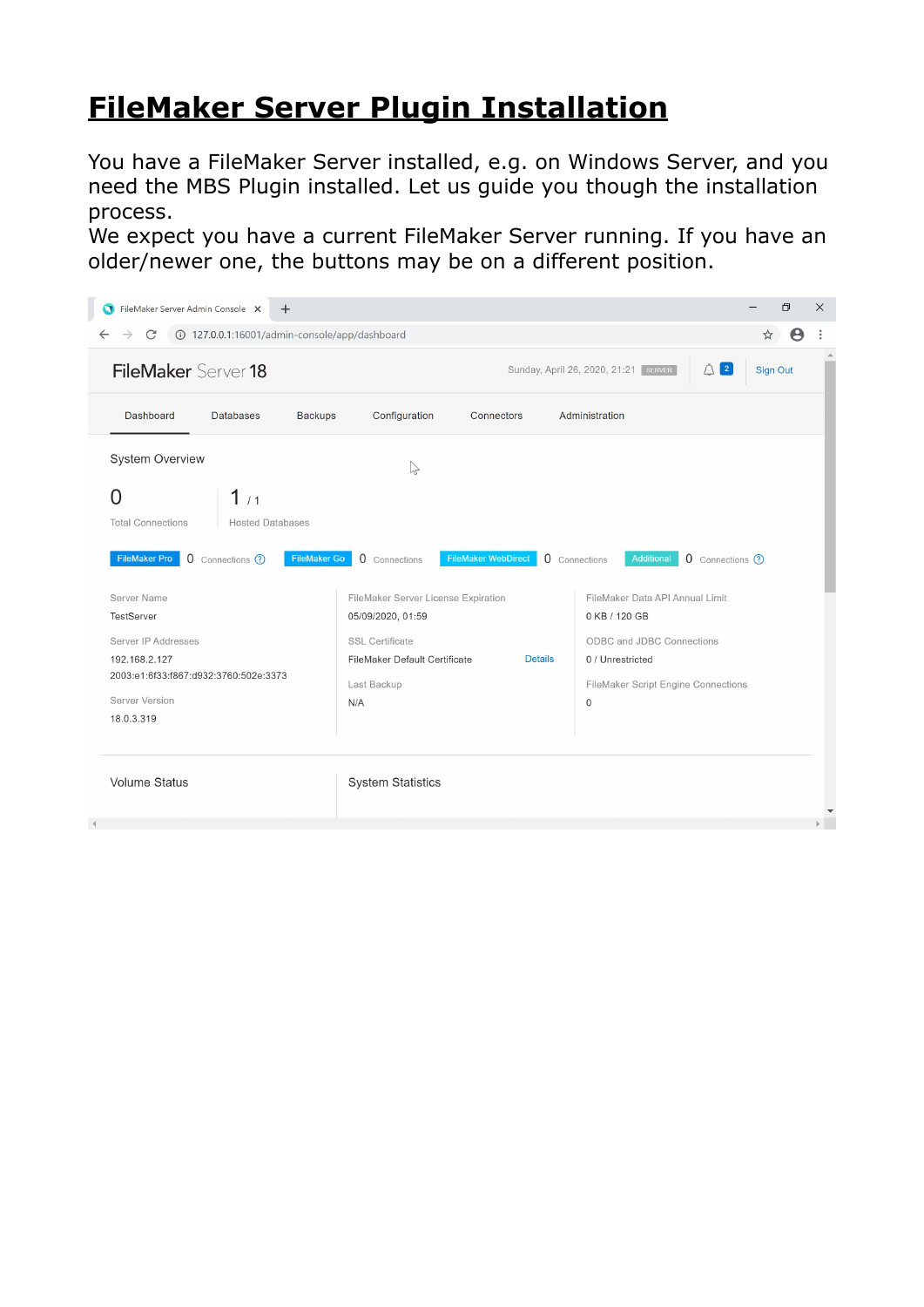### **Copy Plugin Files**

First in Admin Console, please stop the database server, so you can later enable it again. Only when server engine starts, it scan extensions folder and leans which plugins are available. Please use the "Stop Database Server" button:



Now the browser changes and shows the server is off:

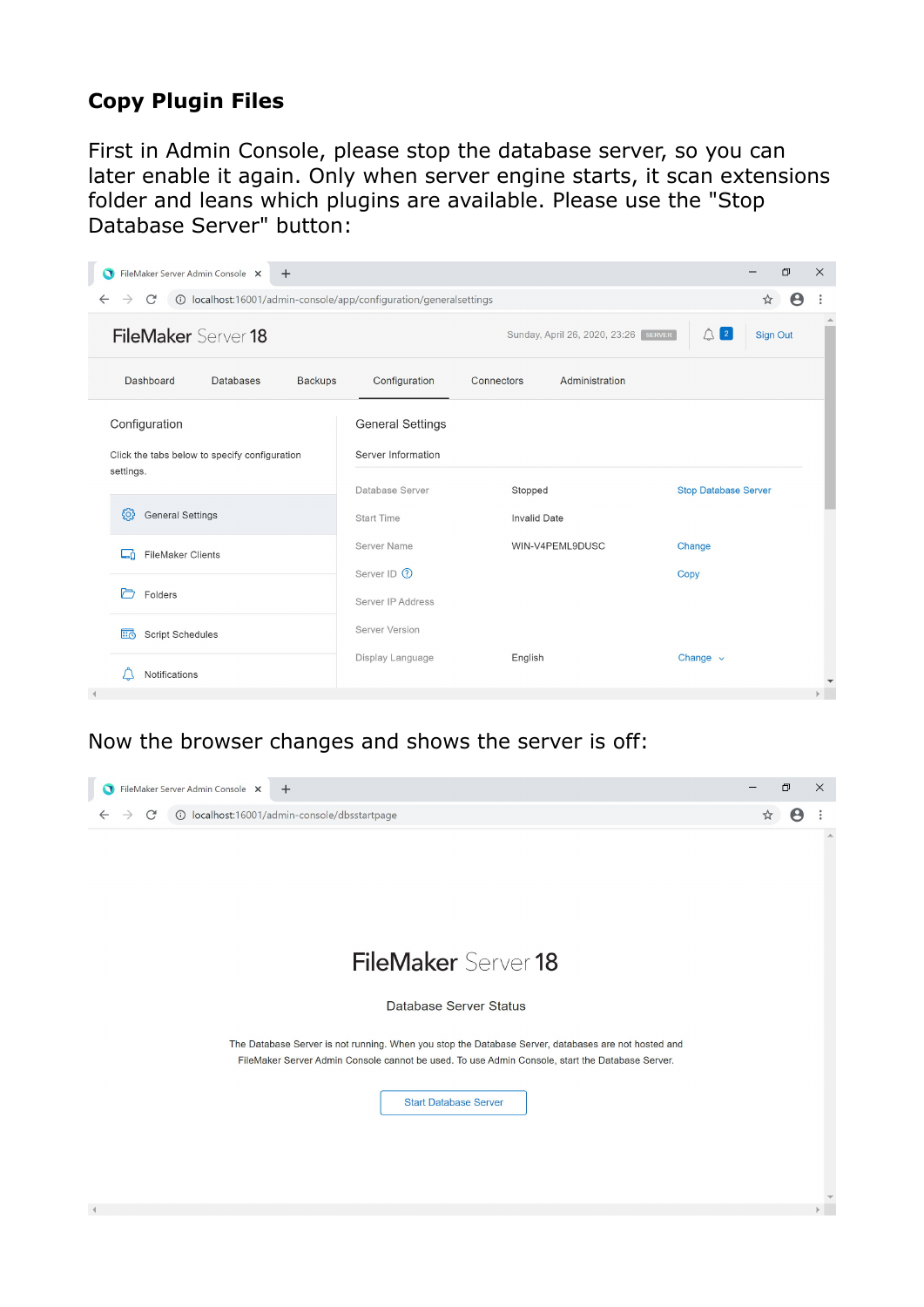Next go to explorer and locate two folders and copy the MBS.fmx64 (Windows 64-bit plugin) file there:

C:\Program Files\FileMaker\FileMaker Server\Database Server\Extensions

| Extensions<br>$\overline{\phantom{a}}$                                |                                                         |                                                        | $\Box$                            | $\times$                          |
|-----------------------------------------------------------------------|---------------------------------------------------------|--------------------------------------------------------|-----------------------------------|-----------------------------------|
| Datei<br>Freigeben<br><b>Start</b>                                    | Ansicht                                                 |                                                        |                                   | $\left( 2\right)$<br>$\checkmark$ |
| $\leftarrow$                                                          | « FileMaker Server > Database Server > Extensions >     | $\vee$ 0                                               | "Extensions" durchsuchen          | $\mathcal{L}$                     |
| Schnellzugriff<br>∦<br><b>Desktop</b>                                 | $\widehat{\phantom{1}}$<br>Name<br>OpenSSL<br>MBS.fmx64 | Änderungsdatum<br>26.04.2020 23:21<br>25.04.2020 22:59 | Typ<br>Dateiordner<br>FMX64-Datei | Größe<br>26.8                     |
| ∦<br><b>J</b> Downloads<br>$\star$<br>Dokumente<br>∦<br><b>Bilder</b> |                                                         |                                                        |                                   |                                   |
| Dieser PC<br>Netzwerk                                                 |                                                         |                                                        |                                   |                                   |

and for Web Direct the second folder:

C:\Program Files\FileMaker\FileMaker Server\Web Publishing\publishing-engine\cwpc\Plugins

| Plugins<br>$\overline{\phantom{a}}$                |                                                       |                 |                       |             | $\times$<br>$\Box$ |
|----------------------------------------------------|-------------------------------------------------------|-----------------|-----------------------|-------------|--------------------|
| Datei<br>Start                                     | Freigeben                                             | Ansicht         |                       |             | $\bf{C}$<br>$\vee$ |
| $\leftarrow$<br>个<br>$\checkmark$<br>$\rightarrow$ | « Web Publishing > publishing-engine > cwpc > Plugins | $\vee$ 0        | "Plugins" durchsuchen | ٩           |                    |
| Schnellzugriff                                     |                                                       | $\land$<br>Name | Änderungsdatum        | Typ         | Größe              |
| $\Box$ Desktop                                     | $\overrightarrow{x}$                                  | MBS.fmx64       | 25.04.2020 22:59      | FMX64-Datei | 26.8               |
| <b>L</b> Downloads                                 | $\overrightarrow{x}$                                  |                 |                       |             |                    |
| <b>Dokumente</b>                                   | $\pi$                                                 |                 |                       |             |                    |
| Bilder                                             | $\star$                                               |                 |                       |             |                    |
| Dieser PC                                          |                                                       |                 |                       |             |                    |
| Netzwerk                                           |                                                       |                 |                       |             |                    |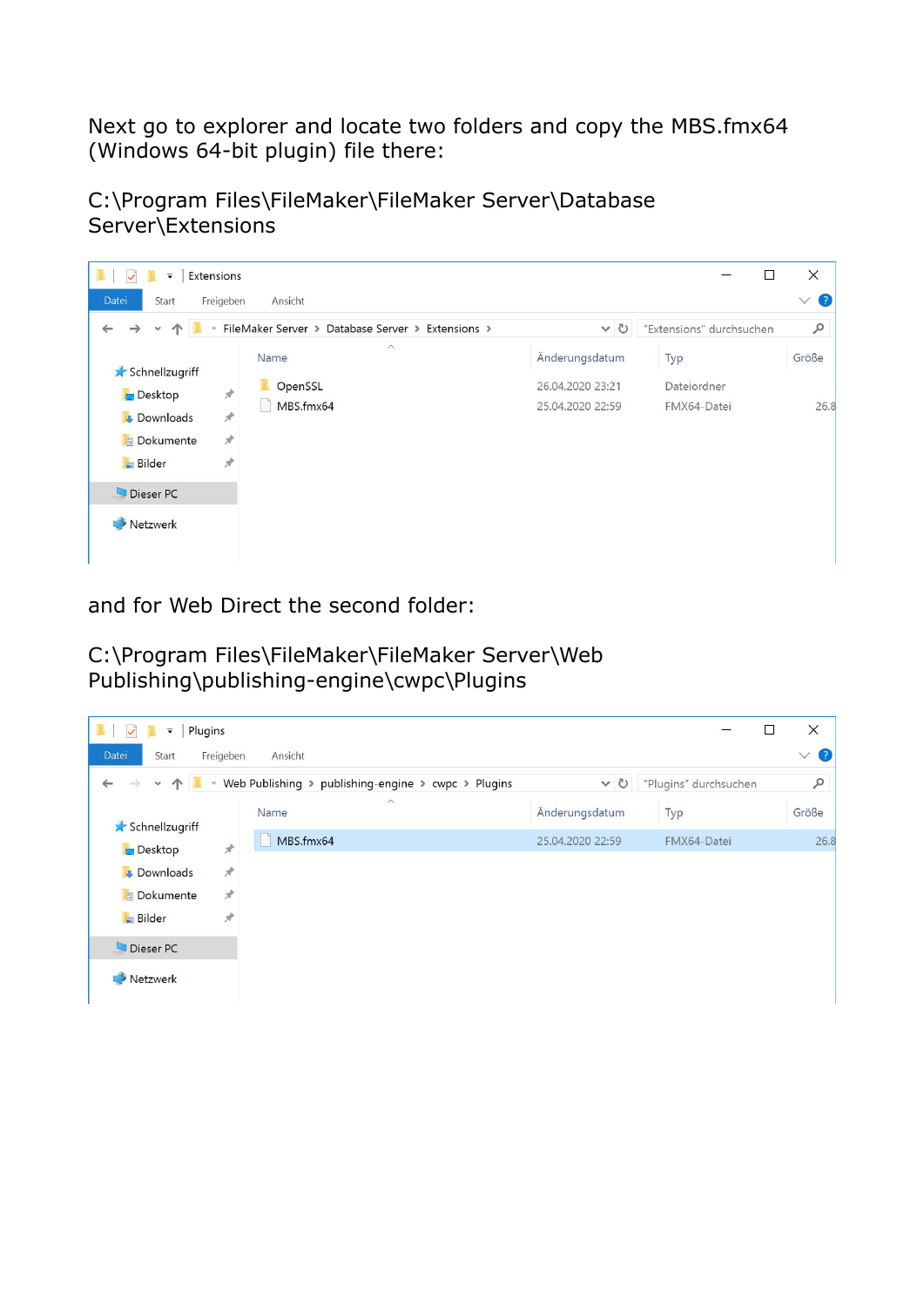#### **DebugView**

You can download **DebugView**, a little utility from Microsoft to view log messages. Launch DbgView.exe as administrator and check the option "Capture Global Win32" in Capture menu. The window then can show messages from MBS Plugin, even in server. Our plugin writes a greeting on startup and shutdown of the plugin. If you use Trace command without file path, you can watch MBS commands live here.

|                                            |                              |              | DebugView on \\TESTSERVER (local)                              |                                                                                                                                                                                        |                                                                                                                                                                                                                                                                        |  |  |
|--------------------------------------------|------------------------------|--------------|----------------------------------------------------------------|----------------------------------------------------------------------------------------------------------------------------------------------------------------------------------------|------------------------------------------------------------------------------------------------------------------------------------------------------------------------------------------------------------------------------------------------------------------------|--|--|
|                                            |                              |              | File Edit Capture Options Computer Help                        |                                                                                                                                                                                        |                                                                                                                                                                                                                                                                        |  |  |
|                                            | $\approx$ H X                | $\checkmark$ | Capture Win32                                                  | $Ctrl + W$                                                                                                                                                                             | 雫<br>dů                                                                                                                                                                                                                                                                |  |  |
|                                            | Tim                          |              | Capture Rlobal Win32                                           |                                                                                                                                                                                        |                                                                                                                                                                                                                                                                        |  |  |
| 1<br>$\overline{2}$<br>3<br>$\overline{4}$ | 0.00<br>7.25<br>7.81<br>7.81 |              | Capture Kernel<br>Enable Verbose Kernel Output<br>Pass-Through | $Ctrl+K$                                                                                                                                                                               | bvider\baseprovider\lib\baseprovider.cpp(604)\NPSMDesktopProvider.dll!00007F<br>band2\taskband2.cpp(4148)\Explorer.EXE!00007FF779157C4A: (caller: 00007FFCAF<br>:es\timesync\common\ictimesyncipc.cpp(259)\vmictimeprovider.dll!00007FFCA6F4<br>ppen TimeSync IPC key] |  |  |
| 5<br>6                                     | 7.81<br>7.81                 |              | <b>Capture Events</b>                                          | $Ctrl + F$                                                                                                                                                                             | es\timesync\provider\ictimesyncprovider.cpp(606)\vmictimeprovider.dll!00007<br>initialize shared memory]                                                                                                                                                               |  |  |
| R                                          | 8.10<br>9.10703702           | Log Boot     |                                                                | band2\taskband2.cpp(4148)\Explorer.EXE!00007FF779157C4A: (caller: 00007FFCAF<br>[2100] SHEII\EXplorer\taskband2\taskband2.cpp(4148)\Explorer.EXE!00007FF779157C4A: (caller: 00007FFCAF |                                                                                                                                                                                                                                                                        |  |  |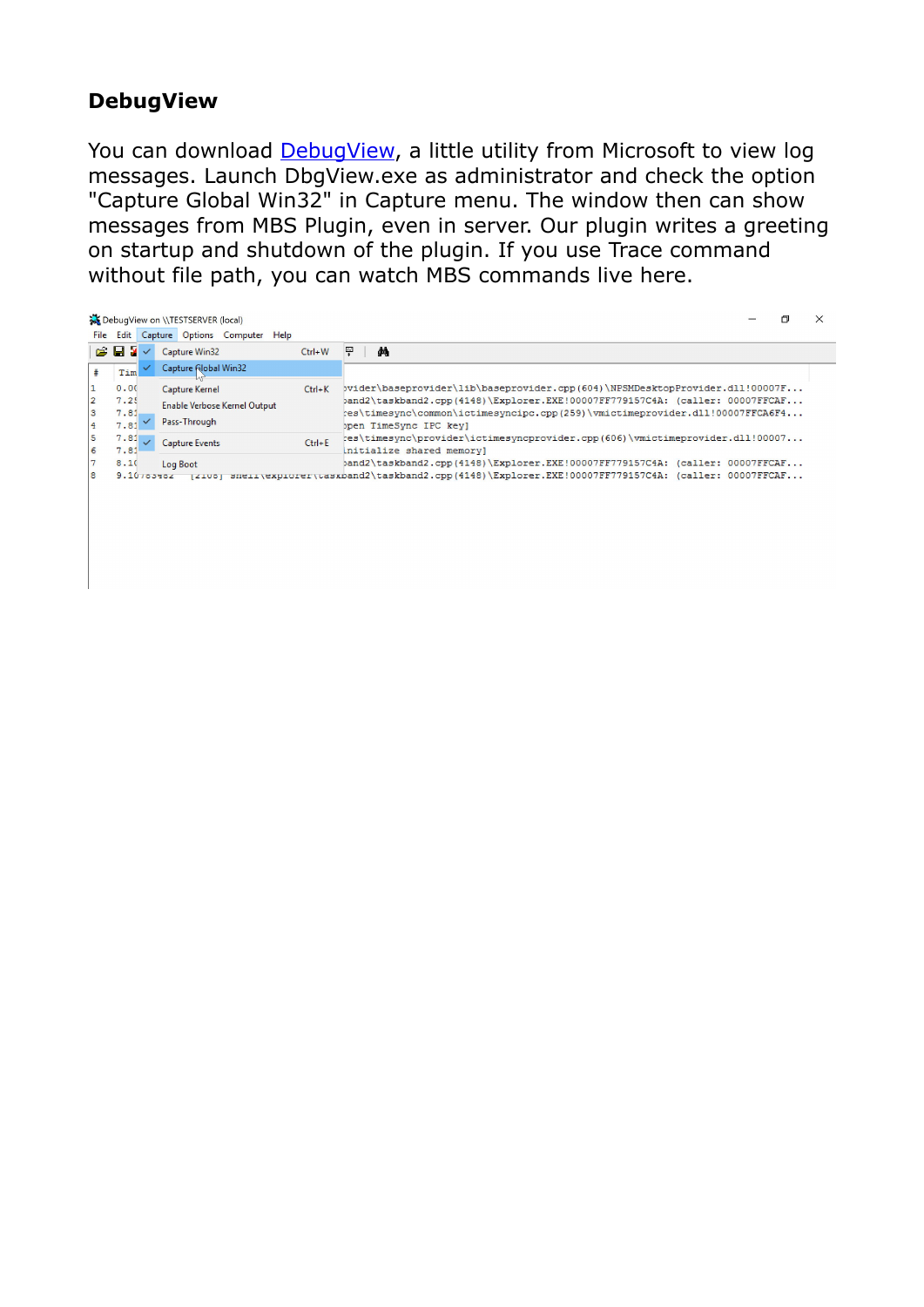## **Enable Plugins**

Back in Admin Console start database server. It scans plugin folder now. Go to Connectors tab and select Plugins. Turn on the switches to enable plugins and turn on MBS Plugin. For Web Direct the plugins are not listed and all enabled. When MBS Plugin gets loaded, you may see a message in DebugView like this one:

[5540] MBS Plugin version 10.2.0.04 Prerelease for Win 64-bit loaded for ServerScripting, SDK version 18.

For Web Direct the message shows "Web Direct" there. The Admin Console should look now like this: